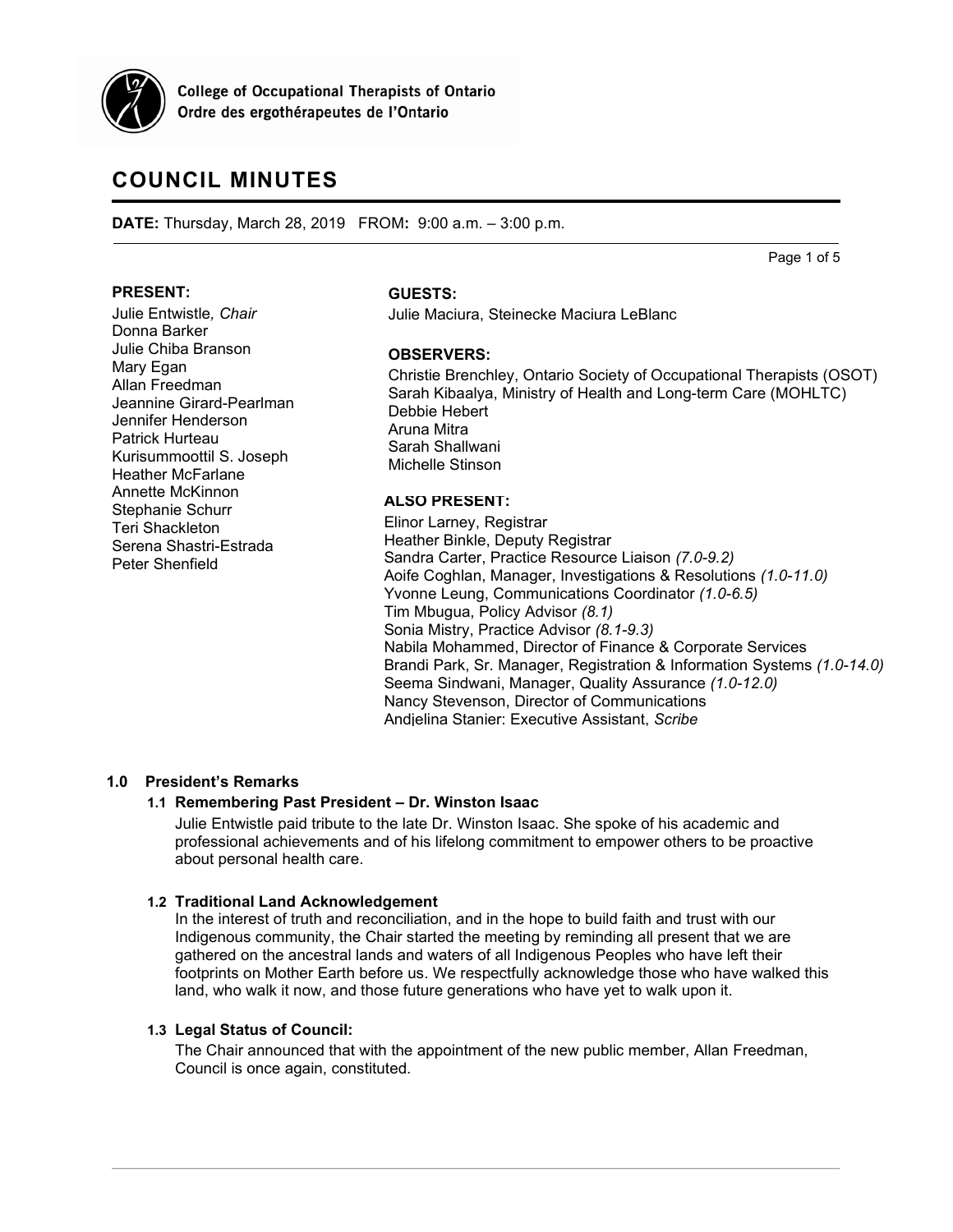# **2.0 Call to Order**

The Chair called the meeting to order at 9:09 a.m. She reminded everyone that Council's mandate and purpose is to serve the public. She welcomed everyone and introduced the new public member, Allan Freedman, and the three newly-elected Council members from District 1 who will observe today's meeting: Deborah Hebert, Michelle Stinson and Aruna Mitra.

# **3.0 Declaration of Conflict of Interest**

The Chair asked if members had a conflict of interest to declare. None was reported.

# **4.0 Approval of Agenda**

The Chair asked if there were any additions or other changes to the agenda. None were reported.

MOVED BY: Kurisummoottil S. Joseph SECONDED BY: Serena Shastri-Estrada

*THAT the agenda be approved as presented.*

# **CARRIED**

# **5.0 Approval of Minutes**

# **5.1 Draft Council Minutes of January 31, 2019**

The Chair asked if there were any edits to the draft Council minutes of January 31, 2019. Two edits were reported.

Item 12.1: Insert *Presented by Julie Entwistle* Item 12.6: Insert *Presented by Stephanie Schurr*

MOVED BY: Annette McKinnon SECONDED BY: Peter Shenfield

*THAT the draft Council minutes of January 31, 2019 be approved as amended.*

# **CARRIED (Abstentions: Allan Freedman and Mary Egan)**

### **6.0 Registrar's Report**

### **6.1 Registrar's Written Report**

Council reviewed the written report and the Registrar responded to questions.

### **6.2 Registrar's Presentation**

The Registrar reported on the specific areas of focus for Q3 (December 1, 2018 – February 28, 2019) related to the 2018-2019 Strategic Plan.

### **6.3 Priority Performance Report**

Council reviewed and discussed performance data for Q3 of the 2018-2019 fiscal year related to the College's progress toward meeting objectives as outlined in the 2017-2020 Strategic Plan.

MOVED BY: Jeannine Girard-Pearlman SECONDED BY: Jennifer Henderson

*THAT Council receives the Priority Performance Report for the third quarter of 2018-2019.*

# **CARRIED**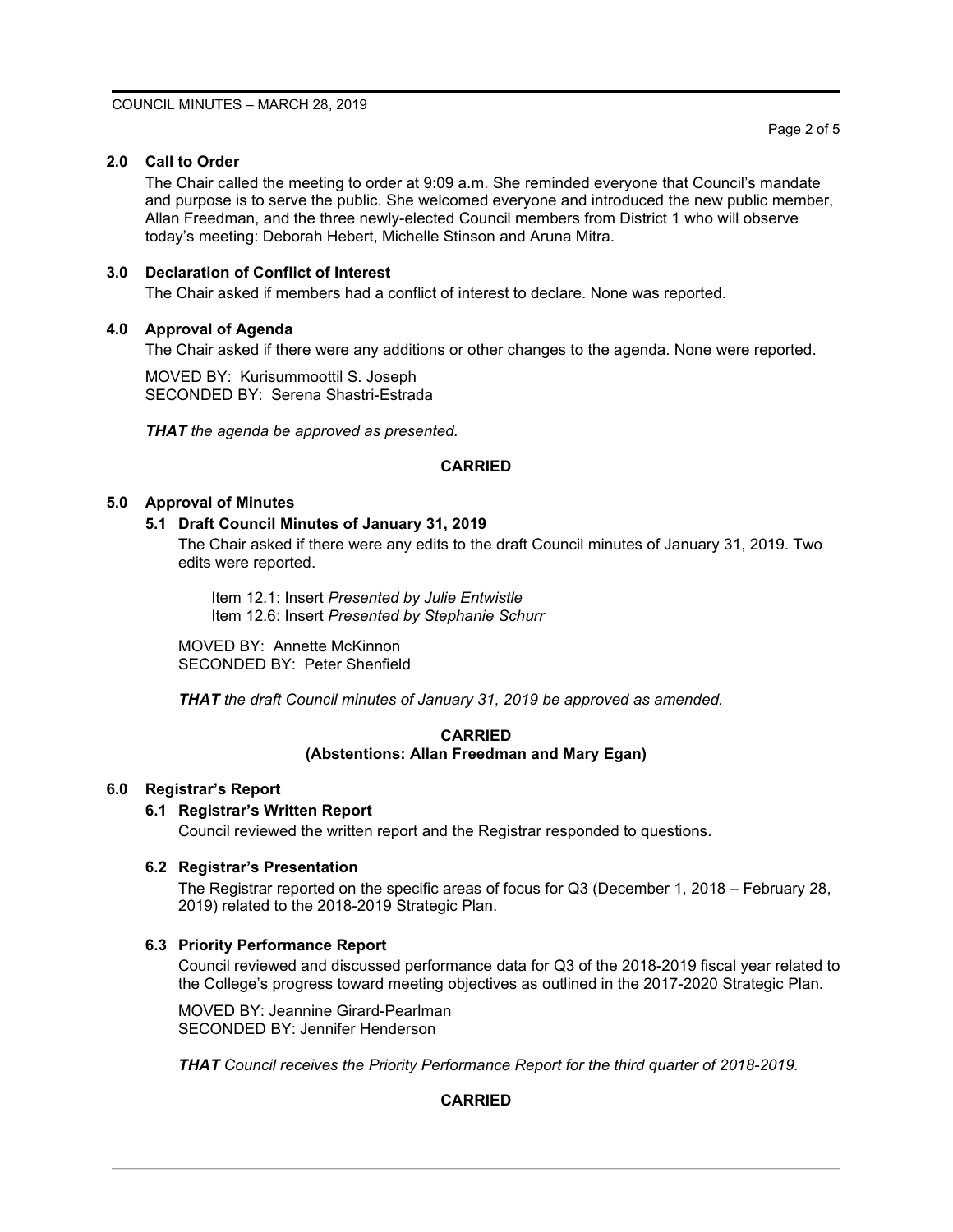### **6.4 Risk Management Report**

Council reviewed the report and noted the level of risk remained unchanged from the previous quarter.

MOVED BY: Jennifer Henderson SECONDED BY: Donna Barker

*THAT Council receives the Risk Management Report.*

#### **CARRIED**

### **6.5 Communications update – Presentation**

Nancy Stevenson and Yvonne Leung presented on the status of the Communications program.

### **7.0 Finance**

### **7.1 January (Q3) 2019 Financial Report**

Nabila Mohammed presented the financial report and responded to questions.

MOVED BY: Jeannine Girard-Pearlman SECONDED BY: Kurisummoottil S. Joseph

*THAT Council receives the January 2019 Financial Report, Statement of Financial Position and Statement of Operations, as presented.*

### **CARRIED**

#### **7.2 Annual Investment Report**

Nabila presented the Annual Investment Report and responded to questions.

#### **8.0 Governance**

### **8.1 Board Education**

- 1) Presentation: *Fiduciary Duties* by Julie Macuira, legal counsel
- 2) Presentation: *Overview of Registration, Quality Assurance, Patient Relations and Inquiries Complaints and Reports committees, by Chairs and staff.*

### **8.2 College Governance**

In response to the request for support by the College of Nurses of Ontario with respect to their regulatory modernization efforts, the Executive Committee is seeking feedback on the key messages presented. Council held a discussion.

MOVED BY: Jennifer Henderson SECONDED BY: Donna Barker

*THAT Council approves the Key Messages for a response to the College of Nurses proposal.*

### **MOTION DEFEATED**

Council agreed that a working group would be initiated to review governance and would be composed of an equal amount of professional and public members. A call for volunteers was made and names noted.

MOVED BY: Jennifer Henderson SECONDED BY: Kurisummoottil S. Joseph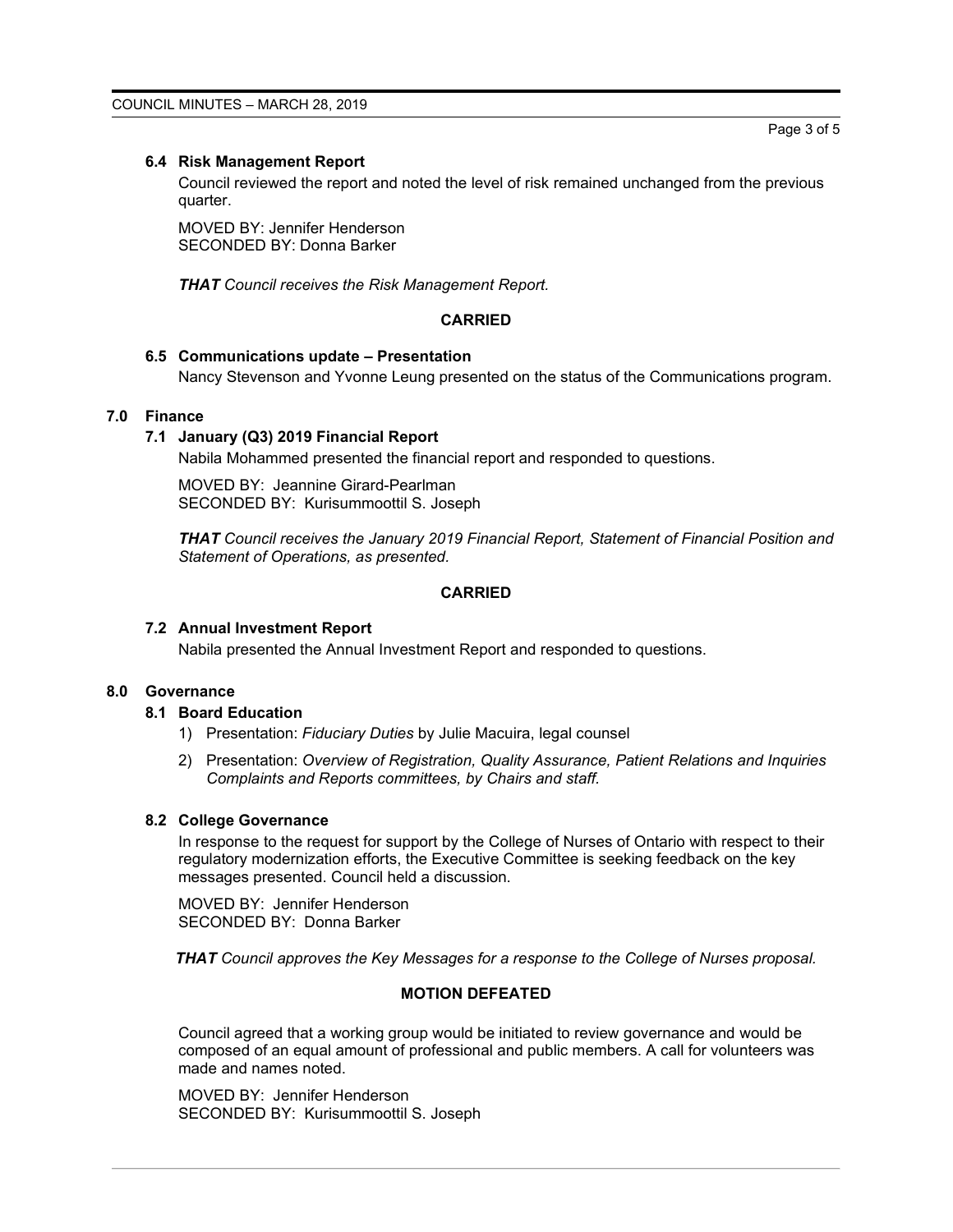*THAT Council appoints 5-6 volunteers to form a working group to explore Governance initiatives.*

### **CARRIED**

**8.3 Non-Council Appointments – Inquiries Complaints and Reports Committee (ICRC)** Council reviewed the committee's recommendations to fill two vacancies for non-Council positions on the committee.

MOVED BY: Annette McKinnon SECONDED BY: Heather McFarlane

*THAT Council approves the appointments of Daniel Fyke and Julie Sutton as non-Council committee members to the Inquiries Complaints and Reports Committee, for a three-year term beginning April 1, 2019.*

### **CARRIED**

### **8.4 Policy Review – Registrar Replacement Policy GP18**

GP18 was reviewed as part of the regular 3-year policy review cycle. No changes were recommended.

MOVED BY: Jennifer Henderson SECONDED BY: Mary Egan

*THAT Council approves the current policy, GP18 Registrar Replacement.*

# **CARRIED**

### **9.0 Business**

### **9.1 Guidelines for Private Practice**

The *Guide to Independent Practice*, originally issued in 2013, was scheduled for review in 2018 in keeping with the Framework for College Publications. Changes include minor revisions to content related to privacy legislation, formatting updates and a title change to align with word searches most commonly used by OTs on the College website, as well as terminology used by other colleges. Due to the more minor nature of the revisions, and the fact that the document is a guideline and not a standard, circulation for feedback from stakeholders was not deemed necessary. Council provided several additional recommendations.

MOVED BY: Heather McFarlane SECONDED BY: Stephanie Schurr

*THAT Council approves the Guidelines for Private Practice as presented for publication, including today's changes.*

### **CARRIED**

### **9.2 Professional Liability Insurance Update**

Presentation: *Update on Improved Insurance Compliance* by Aoife Coghlan and Brandi Park

# **9.3 Quality Assurance**

Presentation: *An Innovative, Risk-based Approach to Quality Assurance* by Seema Sindwani

### **9.4 Elections Update – District 1 (Central East)**